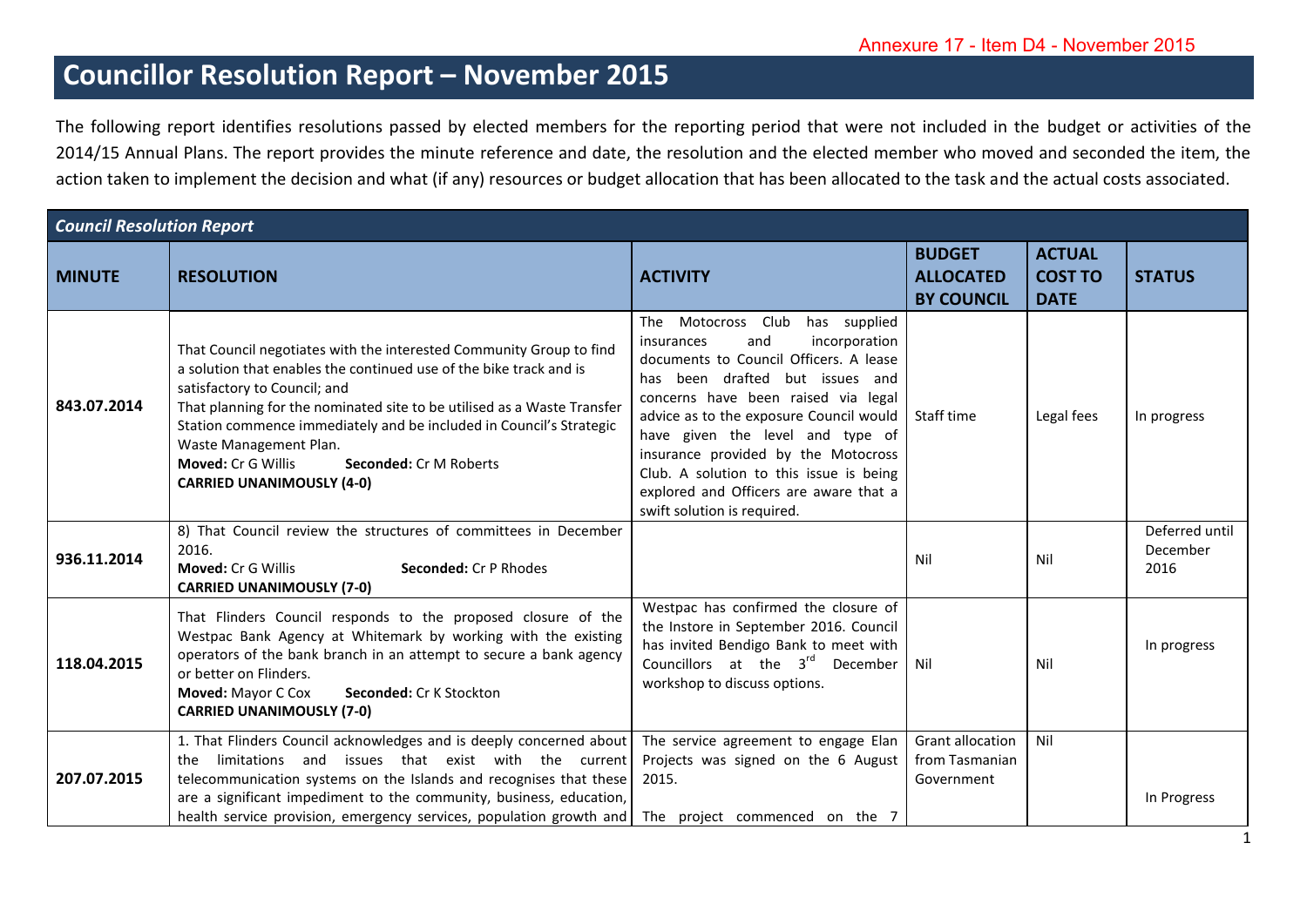|             | economic activity on the Islands.<br>That Flinders Council directs the General Manager to engage Elan<br>Projects, a company with specialist experience in relation to the<br>delivery of WiFi internet services and infrastructure, to:<br>· Undertake a comprehensive technical and logistical scoping<br>activity, determining the most effective way to bring sustained<br>improved internet access to Flinders Island's black and grey spots.<br>Produce a complete technical scoping document outlining potential<br>approaches, associated costs and timelines for each option. This<br>document will provide Flinders Council with the capability to<br>produce a Request for Tender for a potential full Flinders Island<br>WiFi Project.<br>Present findings to Council and other relevant stakeholders to<br>inform decision making for the next stage of the Flinders WiFi<br>Project.<br>• That the cost as quoted be expended from the current 2015-16<br>budget allocation.<br>2. That Flinders Council prints the decision in the minutes of the<br>ordinary meeting and also releases the decision to the public in the<br>form of a statement in Island News.<br>Moved: Mayor C Cox<br>Seconded: Cr K Stockton<br><b>CARRIED UNANIMOUSLY (6-0)</b> | August 2015.                                                                                              |                                                         |     |             |
|-------------|----------------------------------------------------------------------------------------------------------------------------------------------------------------------------------------------------------------------------------------------------------------------------------------------------------------------------------------------------------------------------------------------------------------------------------------------------------------------------------------------------------------------------------------------------------------------------------------------------------------------------------------------------------------------------------------------------------------------------------------------------------------------------------------------------------------------------------------------------------------------------------------------------------------------------------------------------------------------------------------------------------------------------------------------------------------------------------------------------------------------------------------------------------------------------------------------------------------------------------------------------------------------|-----------------------------------------------------------------------------------------------------------|---------------------------------------------------------|-----|-------------|
| 208.07.2015 | 1. Flinders Council recognises the limitations and issues that exist with<br>the current telecommunication systems on the Islands' and that these<br>are a significant impediment to the community, business, education,<br>health service provision, emergency services, population growth and<br>economic activity on the Islands.<br>Flinders Council directs the General Manager to commission a detailed<br>feasibility study as a matter of urgency, utilising funds provided by the<br>State Government to support telecommunications improvements on<br>the Islands.<br>2. That Council prints the decision in the minutes of the ordinary<br>meeting and also releases the decision to the public in the form of a<br>statement.<br>Moved: Deputy Mayor M Cobham Seconded: Cr K Stockton<br><b>CARRIED UNANIMOUSLY (6-0)</b>                                                                                                                                                                                                                                                                                                                                                                                                                                | The service agreement to engage<br>Telstra was signed on 5 October 2015.                                  | <b>Grant allocation</b><br>from Tasmanian<br>Government | Nil | In Progress |
| 248.09.15   | That Flinders Council presents the following motion at the Local<br>Government of Tasmania (LGAT) General Meeting scheduled for the<br>29th of October 2015:<br>"That LGAT lobbies the Auditor General to have Federal                                                                                                                                                                                                                                                                                                                                                                                                                                                                                                                                                                                                                                                                                                                                                                                                                                                                                                                                                                                                                                               | The motion was presented and passed<br>at the 29 <sup>th</sup> of October 2015 General<br>Meeting Agenda. | Nil                                                     |     | Complete    |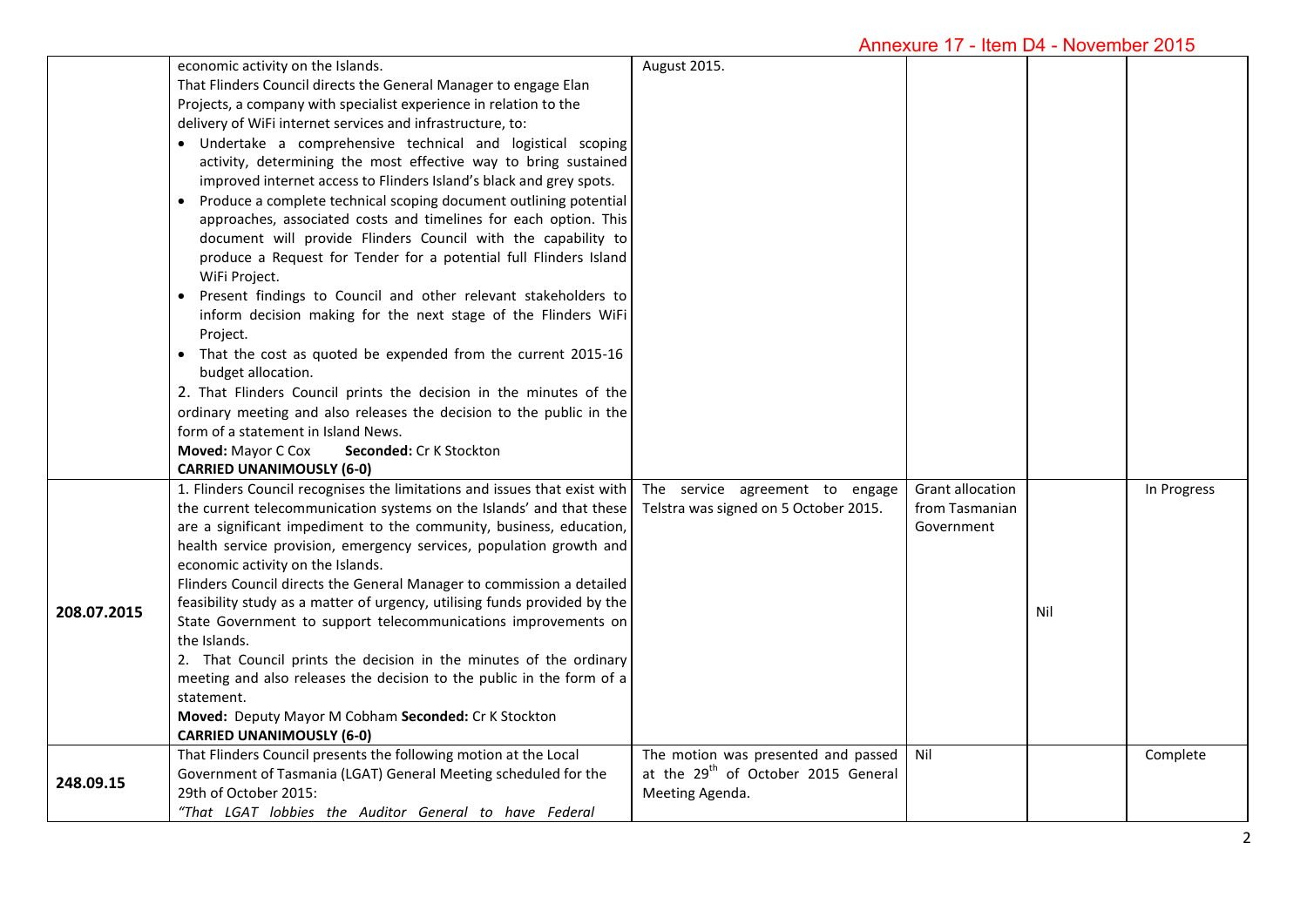|           | Assistance Grants (FAGs) that are paid in advance prior to the<br>financial year they are meant to be received in, recognised as<br>income in the financial year they relate to, and not in the financial<br>year received as is the current position."<br>Moved: Mayor C Cox<br>Seconded: Cr D Williams<br><b>CARRIED UNANIMOUSLY (7-0)</b>                                                                                                                                                                                                                                                                                                                                           |                                                                                                                                                |                                                                                   |            |                               |
|-----------|----------------------------------------------------------------------------------------------------------------------------------------------------------------------------------------------------------------------------------------------------------------------------------------------------------------------------------------------------------------------------------------------------------------------------------------------------------------------------------------------------------------------------------------------------------------------------------------------------------------------------------------------------------------------------------------|------------------------------------------------------------------------------------------------------------------------------------------------|-----------------------------------------------------------------------------------|------------|-------------------------------|
|           | 1) That each Ordinary Meeting of Council be provided with a report<br>listing all Development Applications received by Council for the<br>preceding calendar month. The list should include, in the order of<br>receipt:<br>Development Application Number;<br>$\bullet$<br>Address of property concerned;<br>$\bullet$<br>Category of proposed development (e.g. residential, visitor                                                                                                                                                                                                                                                                                                 | 1) A monthly report is being provided.<br>2) This item will not be actioned until<br>the General Manager has time to<br>provide such a report. | A cost will be<br>finalised once<br>the time taken<br>to produce is<br>finalised. |            | 1) Complete<br>2) In progress |
| 249.09.15 | $\bullet$<br>accommodation, business and professional services etc.);<br>Proposed work (e.g. Construction of , extensions to ,<br>$\bullet$<br>change of use, subdivision, demolition, alteration of boundary<br>etc.); and<br>Date received.<br>2) That the Mayor seeks, from the General Manager, options for the<br>Council to publish this information on the Council's website, including<br>Representation status and Determination outcomes, in a manner<br>similar to that provided by the Launceston City Council, and updated<br>(weekly/fortnightly or monthly) as determined by Council.<br>Moved: Cr P Rhodes Seconded: Cr K Stockton<br><b>CARRIED UNANIMOUSLY (7-0)</b> |                                                                                                                                                |                                                                                   | Nil        |                               |
| 251.09.15 | That Council supports the inclusion of the Furneaux Group Aviation<br>Special Committee in discussion and consideration of major<br>infrastructure development or redevelopment at the Airport.<br>Moved: Cr K Stockton Seconded: Cr P Rhodes<br>CARRIED (6-1)                                                                                                                                                                                                                                                                                                                                                                                                                         | A meeting of the Furneaux Group<br>Aviation Special Committee has been<br>held and a briefing on the runway<br>project was provided.           | Unknown                                                                           | Nil        |                               |
| 257.09.15 | That Council:<br>1. Receives and notes the information presented in this report;<br>2. Agrees to collaborate with participating Northern Councils to<br>undertake a benchmarking process involving Councils in Northern<br>Tasmania which establishes a standardised evidence base providing<br>data on both quantitative and qualitative aspects of operations and<br>which additionally identifies from the data areas of potential for<br>resource sharing and other collaboration between the Councils;<br>3. Authorises the Mayor and General Manager to participate in these                                                                                                     | The Northern Council General Managers<br>have been informed of the decision.                                                                   | \$20,000 at half<br>year budget<br>review.                                        | Staff time | In progress                   |